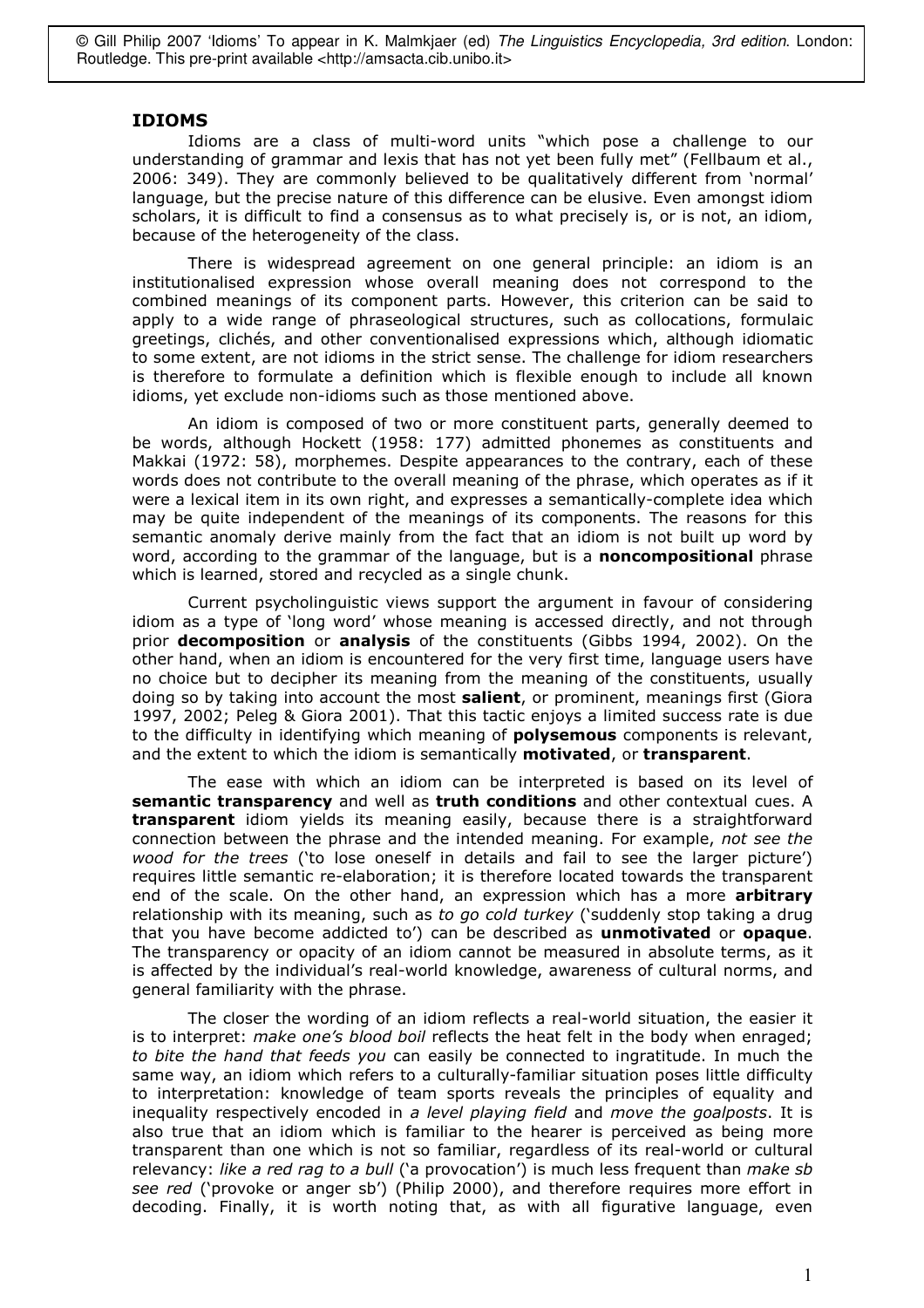transparent idioms pose problems for language learners who, lacking the necessary linguistic and cultural knowledge to decipher them, are apt to interpret them literally.

While some idioms dovetail into our conceptual system, not all do, and one well-documented feature of idioms is their adherence to, or violation of truth conditions. When a phrase alludes to events or situations that cannot possibly occur in the real world, a literal interpretation is incongruous: human blood is always red (blue blooded), kitchen implements do not speak to each other (the pot calling the kettle black), and animals do not fall from the sky as precipitation (rain cats and dogs). In situations such as these, the only way to make sense of the meaning is to treat the expression as idiomatic. Not all idioms violate truth conditions, and many phrases can, at least theoretically, be read literally or figuratively depending on which interpretation best fits the context in which the phrase appears.

A great deal of psycholinguistic literature deals with the effects of context on the interpretation phraseological homophones - idioms which can have both literal and idiomatic readings. Here context is textual, not pragmatic, and is characterised by **biasing contexts** designed to sway the reader's interpretation towards an idiomatic or a literal meaning (for an example of this, see Giora & Fein 1999; 1605). Outside experimental conditions, contextual cues are particularly important in determining the meaning of idioms whose literal and figurative meanings are either not wellestablished or occur with relatively low frequency: the phrase cherry picking may be used literally or figuratively, but its location in a text on blue-chip business would be incongruous, thus triggering its idiomatic reading ('being selective').

Recent corpus-based research into homonyms suggests that context is less crucial than previously believed, and that one reading is always preferred over another. On the basis of the 'Drinking Problem Hypothesis' (Hoey 2005: 82ff.), it can be argued that language users will avoid using a familiar idiom such as skating on thin ice in a literal context, preferring instead to paraphrase or use an alternative expression. Thus, under normal communicative conditions, a person who is literally skating on ice which is thin would never be described as *skating on thin ice*: and if a person who hits a bucket with their foot is described as having kicked the bucket, humour automatically ensues because of the clear mismatch between the more familiar, idiomatic meaning and the literal description of events.

Idioms are learned and reused as single lexical items, yet they are not single words. While the **canonical form** of an idiom (the citation form used for dictionary definitions) is fixed for the purposes of language description, the reality of language in use is that most idioms can undergo a controlled amount of variation to their typical realisation. There is some divergence in opinion on this point between theoretical and descriptive studies on idioms. Pre-corpus scholars defined idioms as being fixed or frozen in form, in reference to the fact that they resist morpho-syntactic change; now it is more common to find them described as **stable** (Cermák 1988) or of **limited** flexibility (Barkema 1996; 128). This difference in terminology is due to the fact that much of the standard literature on idiom deals only with what is theoretically possible, with the result that the categories and principles devised, while extremely detailed and rigorous, fail to reflect adequately the attested behaviour of idioms in use. Successive studies informed by corpus data, notably Moon (1998), have challenged the notion of fixity in light of the observation that most idioms do in fact allow variation to occur, so long as some vestige of the canonical form survives.

Demonstrating the syntactic and semantic stability of idioms has been one of the prime considerations of metaphor scholars, especially those working within the generativist tradition. Idioms are said to be transformationally deficient, and in order to prove the case that non-canonical realisations of idioms cause their meaning to revert to literal, they can be subjected to a series of tests. The tests adopted fall into two broad categories: lexical and grammatical. The lexical tests include the augmentation test (addition of lexical constituents), the elimination test (deletion of constituents), the substitution test (replacing a constituent by a semantically-related word), the permutation test (rearranging constituents whose order is fixed). The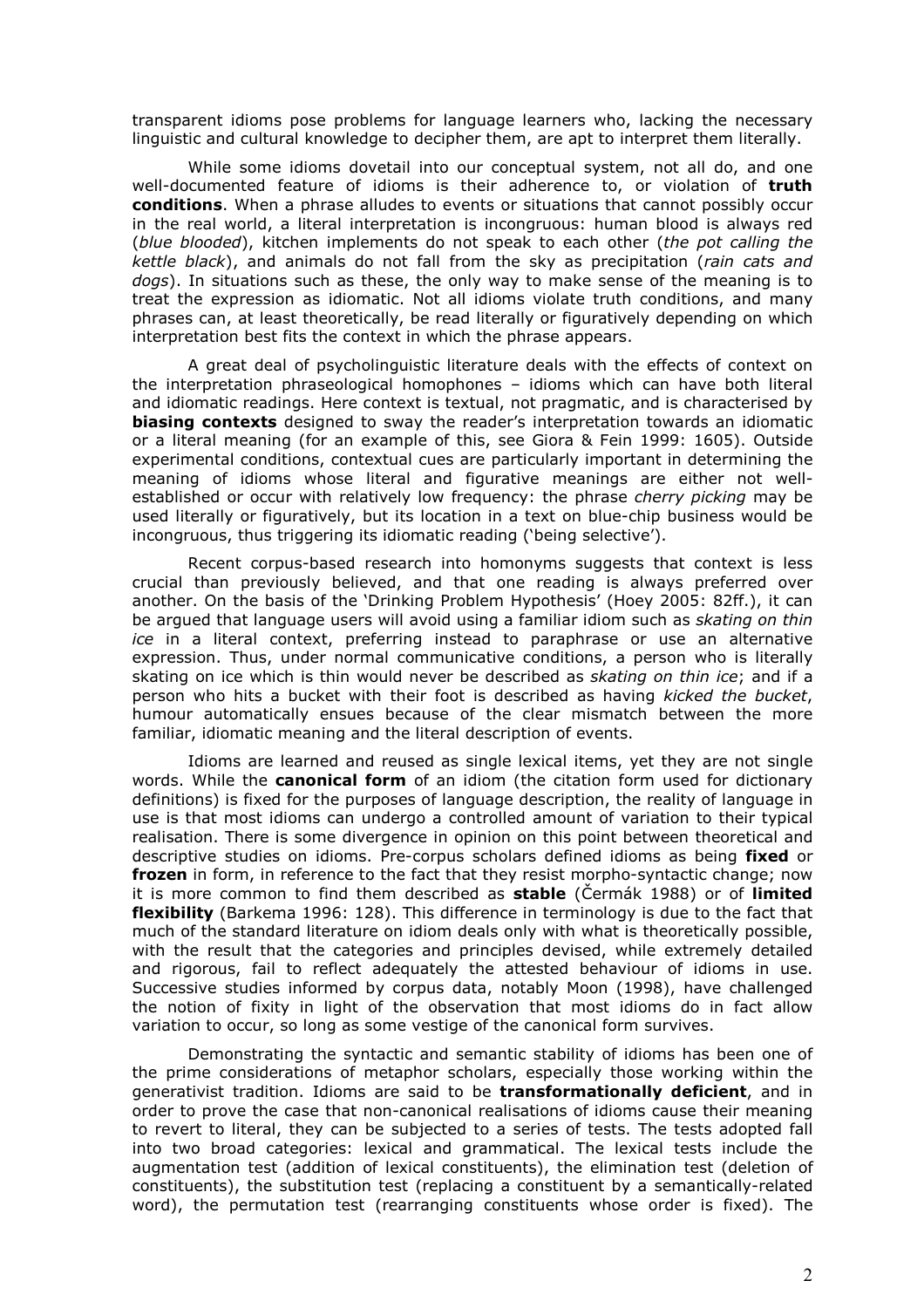grammatical tests include blocking of predication, blocking of the formation of comparative and superlative forms of adjectives, blocking of nominalization and blocking of passivisation (Gläser 1988: 268-269). As Gläser explains, "[a]s soon as these practical procedures are followed, the resulting construction will be grammatically correct and empirically sensible, but it will cease to be an idiom" (ibid:  $268$ ).

Transformation tests work within a theoretical vacuum, but they do not stand up well to empirical scrutiny. Even before the widespread use of computer corpora, criticisms were levelled against this method of idiom classification, because it fails to look beyond the tested phrase and compare its behaviour to similar structures or semantically-related language items. Chafe (1968: 122) argues that the blocking of passivisation can be explained by the underlying meaning of an idiom, not its idiomaticity. Citing kick the bucket, he points out that the literal equivalent die would similarly fail the passivisation test (\*to be died). The other transformation tests do little better, and are of limited relevance to those idioms which have no literal homonym (hue and cry, in fine fettle, run amok).

The advent of linguistic corpora has allowed idiom scholars to put transformations and other theoretical considerations to the test. Corpus-based studies illustrate that lexical variation in idioms is a widespread phenomenon, not one restricted to the creation of special linguistic effects such as punning, humour and irony. In Moon's (1998) study of fixed expressions and idioms in a 18 million word corpus, attested lexical and morpho-syntactic variation is described in detail (ibid: 75-174). Moon reports that that approximately 40% of the idioms and other fixed phrases studied occurred in a variant form (ibid: 120). However, the larger the corpus is, the more variation occurs; in some cases the canonical form can be outnumbered by its variants (Philip, in press: 7).

If idioms re not fixed, then, they do have a stable form which is learned as a multi-word lexical item. This canonical form is subject to exploitation in the normal course of language use, and so idioms can appear with lexical and grammatical alterations, in truncated and augmented forms, and in phrases which merely allude to the original: "Talk about Mr Pot and Mr Kettle?" (the pot calling the kettle black; Philip in press: 8). The rules governing such exploitations have yet to be determined, but are believed to be predominantly conceptual and semantic in nature.

It has been established that figurative expressions are not merely colourful add-ons to the lexicon, but that they contribute to its evaluative inventory (Carter 1997:159). Simply put, idioms have a literal counterpart in the language, but this counterpart is not a true synonym because it fails to express the evaluative meaning encoded in the idiom. Cermák (2001:13) notes that "idioms are a primary means for the expression of positive and negative attitudes", but goes on to lament the fact that little research has been carried out into the matter.

Idioms resist pigeon-hole definitions because they constitute a heterogeneous class of anomalous lexical items. In order to understand them fully, it is necessary to understand better the mechanisms at work in 'normal' language, and here too corpus analysis is challenging traditional descriptions. Idioms are less fixed than used to be believed; 'normal' language less free.

## **Suggested reading**

Chitra FERNANDO and Roger FLAVELL (1981) On Idiom: Critical Views and Perspectives. Exeter Linguistic Studies vol. 5. Exeter: University of Exeter.

Adam MAKKAI (1972) Idiom Structure in English. The Haque: Mouton.

Rosamund Moon (1998) Fixed Expressions and Idioms in English. Oxford University Press